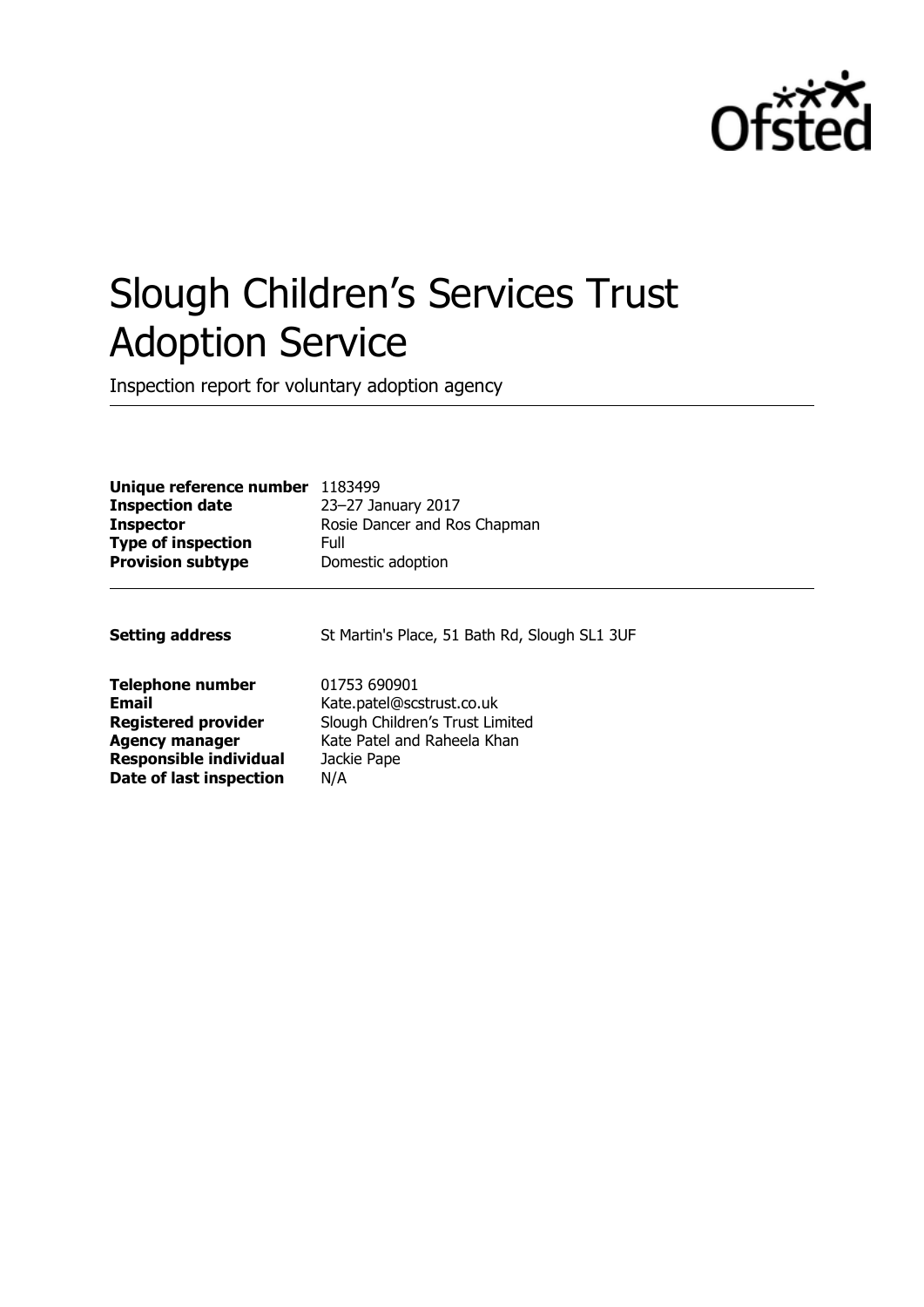© Crown copyright 2017

Website: www.gov.uk/ofsted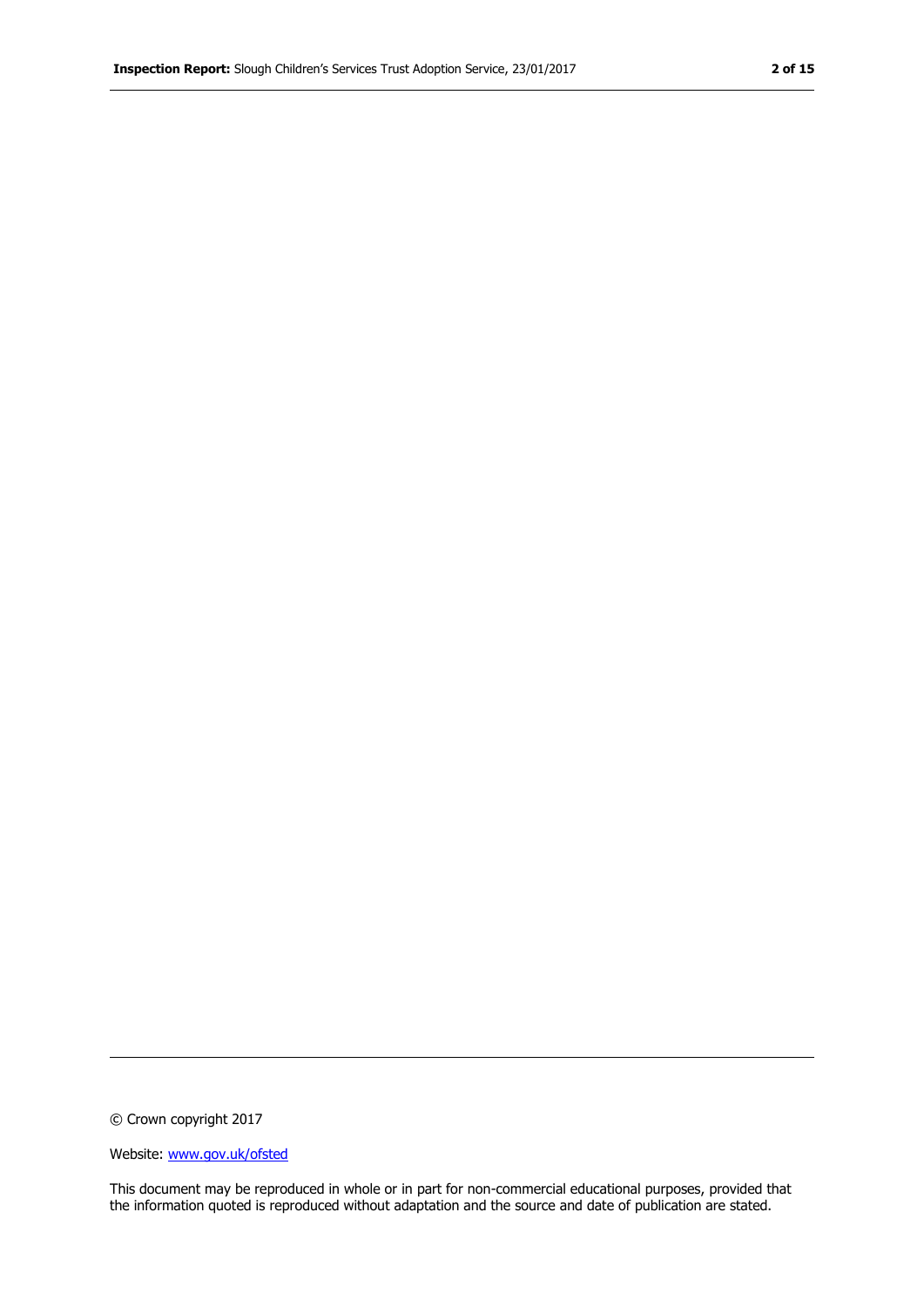## **Service information**

## **Brief description of the service**

This voluntary adoption agency is managed by Slough Children's Services Trust Limited. It is a not-for-profit organisation. It was registered as a voluntary adoption agency by Ofsted on 30 September 2015. It currently has no branches.

The agency recruits, prepares, assesses and approves adoptive families. Adoptive families approved by it are also used by other local authorities for their children waiting for an adoptive placement.

The agency provides support to families directly and does some of the support to adopted adults affected by adoption. The contracted service (The Berkshire Adoption Advisory Service) also provides support to adults affected by adoption and manages the panel and contact arrangements.

Data covering April 2016 to January 2017 shows that the agency approved 15 adoptive families. Four adoptive families were waiting for a match. A decision had been made for 20 children for whom adoption was their plan and, of those, 11 children were living with their adoptive parents. Three of these children had been placed in a fostering for adoption placement.

### **The inspection judgements and what they mean**

**Outstanding:** An agency demonstrating and exceeding the characteristics of a good judgement where children and young people are making significantly better progress and achieving more than was expected in all areas of their lives.

**Good**: An agency where children and young people, including those who have the most complex needs, have their individual needs met and their welfare safeguarded and promoted. They make good progress and receive effective services, so that they achieve as well as they can in all areas of their lives.

**Requires improvement**: An agency that may be compliant with regulations and observing the national minimum standards but is not yet demonstrating the characteristics of a good judgement. It therefore requires improvement to be good. There may be failures to meet all regulations or national minimum standards, but these are not widespread or serious; all children's and young people's welfare is safeguarded and promoted.

**Inadequate:** An agency where there are widespread or serious failures, which result in children and young people not having their welfare safeguarded and promoted.

© Crown copyright 2017

Website: www.gov.uk/ofsted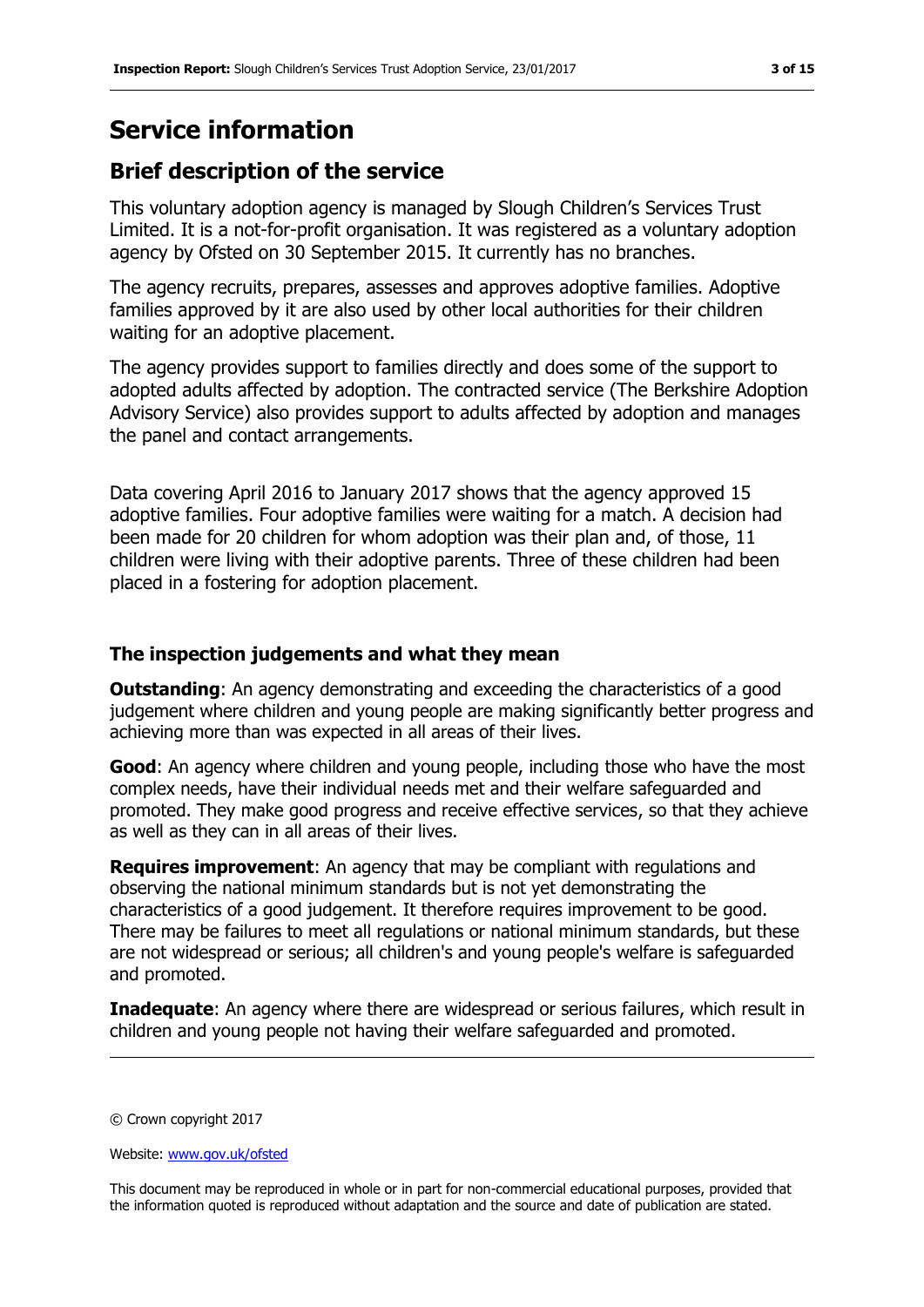## **Overall effectiveness**

#### Judgement outcome: **Requires improvement**

Slough Children's Trust Limited was registered on 30 September 2015 as a voluntary adoption agency. It is delivering the adoption service that was previously provided by Slough Borough Council. Slough Borough Council children's services were taken from the control of the local authority following an inadequate Ofsted inspection judgement that was made in November 2013.

There were some shortfalls found during this inspection.

Insufficient attention has been given to planning, commissioning and evaluating the post-adoption support services provided to individual children and families. In one case, the agency used an individual who was not registered with Ofsted to provide adoption support services and failed to fully check the suitability of the person carrying out this commissioned piece of work.

There is a lack of clarity about the purpose of some visits to prospective adoptive families post placement, specifically in relation to the support aspects for adults.

There is insufficient attention given to auditing records, which means that not all records are complete or accurate.

Since commencing operation, the agency has made good progress in clearing a backlog of work inherited from the council. A number of improvements are embedding. There have been changes in managers and staff since registration, and the team is developing well. There are plans being implemented to further improve the quality of the services provided.

The agency has forged supportive and useful relationships with other organisations and professionals that are supporting the agency's journey of improvement.

The agency's recruitment and family-finding activity for adopters is successful and means that placements are made in a timely way.

The assessment and preparation of prospective adopters are of a good quality and ensure that adopters are suitable and are well prepared to parent a child from the care system.

Children's educational needs are known, understood and catered for through the good links with the virtual headteacher.

The leader of the agency is knowledgeable, experienced and skilled in management

<sup>©</sup> Crown copyright 2017

Website: www.gov.uk/ofsted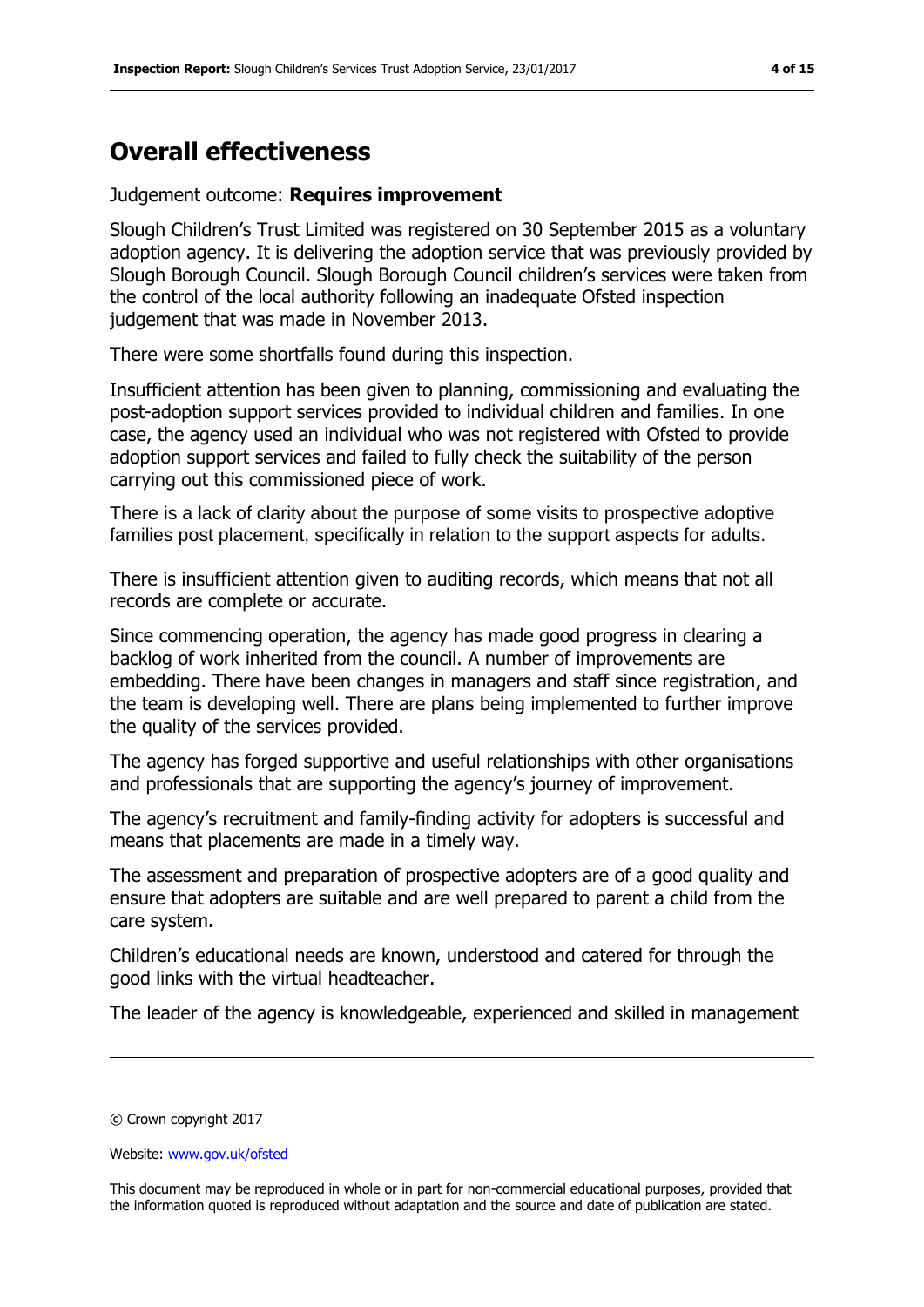and adoption.

Effective tracking systems have improved timescales for all aspects of the work.

The leadership and management are committed and very passionate about adoption and have high expectations for their service. As a result, since the Trust has taken over, improvements have been made and many more are planned.

## **Areas of improvement**

## **Statutory requirements**

This section sets out the actions which must be taken so that the registered person(s) meet(s) the Care Standards Act 2000, the 'Voluntary adoption agencies and the adoption agencies (miscellaneous amendments) regulations', 2003, the 'Adoption agencies regulations', 2005 and the national minimum standards. The registered person(s) must comply within the given timescales.

| <b>Requirement</b>                                                                                                                                                                                                                                                                                                                                                                                                                                        | Due date   |
|-----------------------------------------------------------------------------------------------------------------------------------------------------------------------------------------------------------------------------------------------------------------------------------------------------------------------------------------------------------------------------------------------------------------------------------------------------------|------------|
| The registered provider, the manager and, in relation to any<br>branch, the branch manager, shall not-                                                                                                                                                                                                                                                                                                                                                    | 05/05/2017 |
| employ a person to work for the purposes of the agency unless<br>that person is fit to work for the purposes of an agency; or allow a<br>person to whom paragraph (2) applies, to work for the purposes<br>of the agency unless that person is fit to work for the purposes of<br>an agency. For the purposes of paragraph $(1)$ , a person is not fit<br>to work for the purposes of an agency unless-                                                   |            |
| he is of integrity and good character; he has the qualifications,<br>skills and experience necessary for the work he is to perform; he<br>is physically and mentally fit for the work he is to perform; and full<br>and satisfactory information is available in relation to him in<br>respect of each of the matters specified in Schedule 2. ('Voluntary<br>adoption agencies (miscellaneous amendments) regulations',<br>2003, regulation 14(1)(2)(3)) |            |
| The adoption agency must obtain, so far as is reasonably<br>practicable, the information about the child which is specified in<br>Part 1 of Schedule 1. This is with specific reference to checking<br>reports and other documents against original sources of                                                                                                                                                                                            | 05/05/2017 |

© Crown copyright 2017

Website: www.gov.uk/ofsted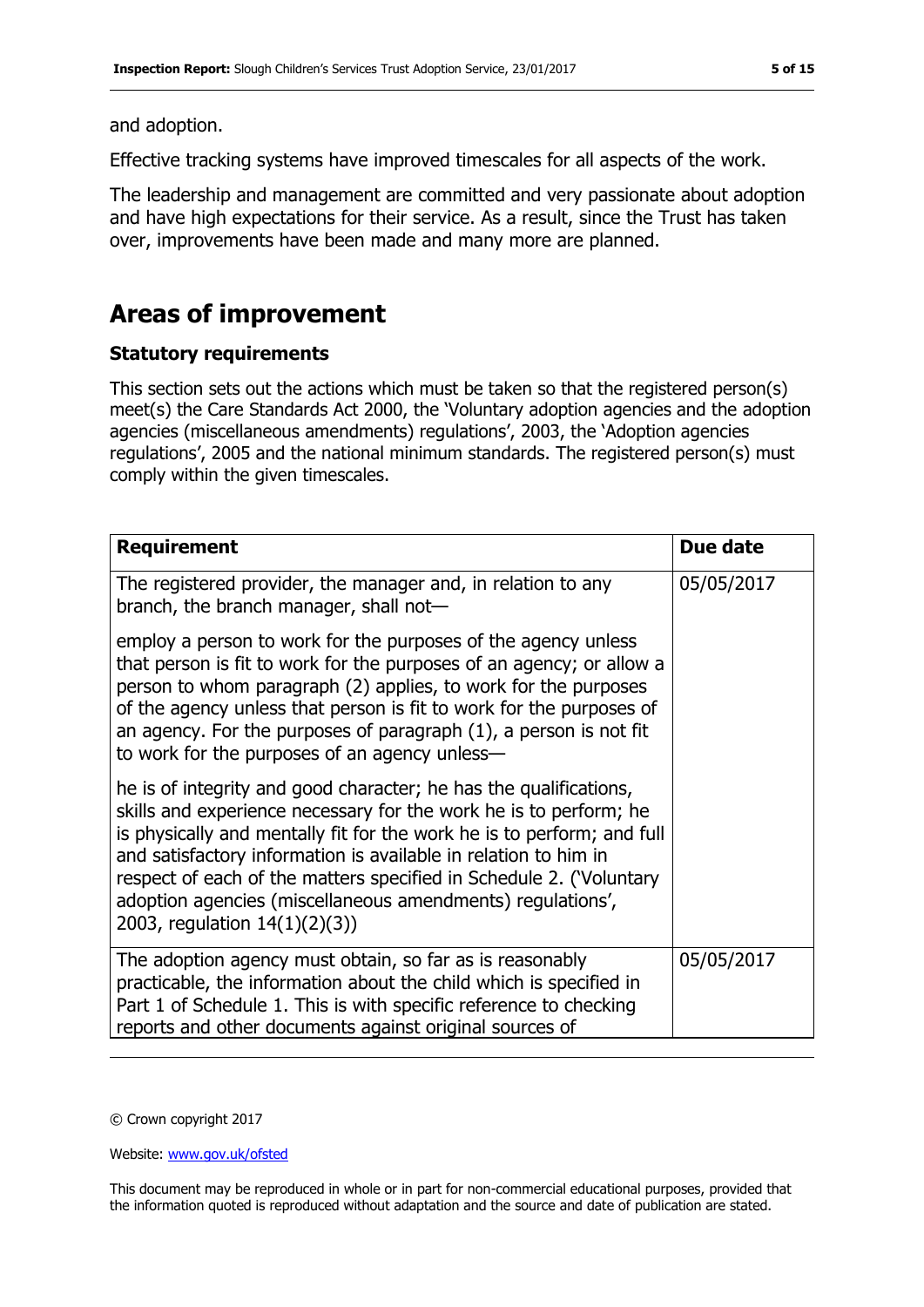## **Recommendations**

To improve the quality and standards of care further, the service should take account of the following recommendations:

- $\blacksquare$  Ensure that the purpose of visits to families is to enable the agency to satisfy itself as to the child's welfare, and to provide the prospective adopter with advice and support. Visits should be shared whenever possible between the child's social worker and prospective adopter's social worker, and it is essential that there is clarity from the outset about which social worker will conduct each visit and that they communicate promptly with each other, including sharing their written reports. This is with specific reference to ensuring that prospective adopters are provided with a sufficient number of visits to enable there to be a focus on their needs. ('Statutory guidance on adoption, July 2014, 7.20, page 85')
- Where services are commissioned by an adoption agency, a three-way working relationship is developed with the adoption agency and the adoption support agency working in partnership to most effectively meet the needs of the service user. Commissioning arrangements are underpinned by a written agreement and are reviewed at regular intervals. (Adoption: national minimum standards 15.1)
- The service user knows, and receives written information about, the service they are to receive; what the service is designed to achieve; what is involved in the particular service provision and how the service will be monitored to ensure that it is delivering the intended outcome. (Adoption: national minimum standards 15.3)
- Adoption agencies seek feedback from service users on the success of the service provision. This feedback is recorded centrally and on the case record of the service user. With specific reference to the agency consistently collating and analysing feedback from service users so that it can be better used to shape and develop services.

© Crown copyright 2017

Website: www.gov.uk/ofsted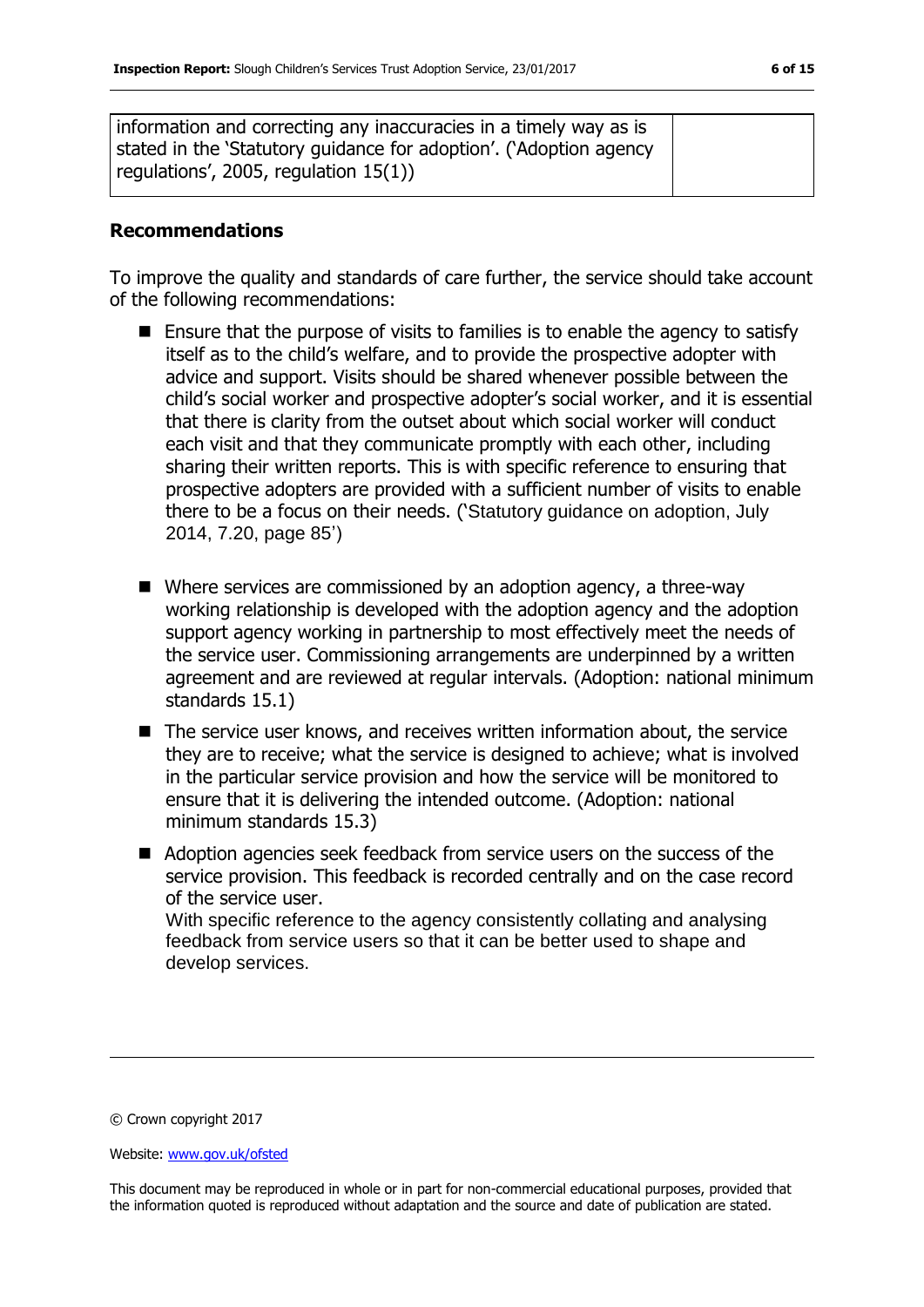(Adoption: national minimum standards 15.6)

■ Ensure there is a system in place to monitor the quality and adequacy of record-keeping and action is taken when needed. (Adoption: national minimum standards 27.2)

© Crown copyright 2017

Website: www.gov.uk/ofsted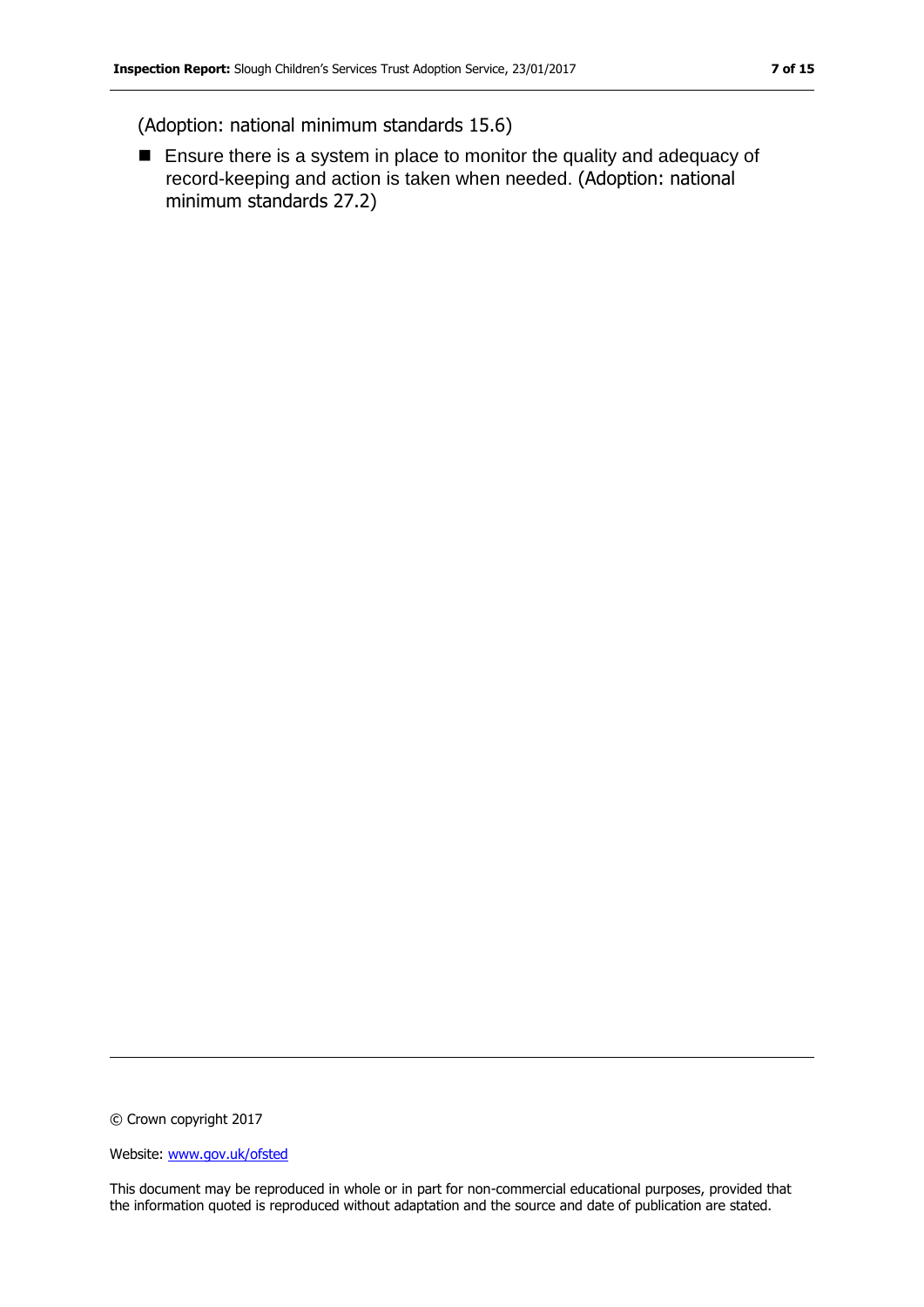# **Experiences and progress of, and outcomes for, children and young people**

### Judgement outcome: **Good**

Children are well prepared for adoption. Child-friendly guides are effectively used to help to explain adoption to children. When required, they are provided with therapy to prepare them emotionally to move into an adoptive placement. Prospective adopters provide children who have been matched with them with useful ageappropriate information to help them to become familiar with their new family and home. Introductions are well planned and are taken at the child's and adopter's pace. There is a meeting midway through the introduction plan, and this enables any emerging issues to be discussed and addressed.

Most children settle well into their adoptive families. Their prospective adopters use strategies that are effective in parenting a child who may have complex needs arising from their past experiences. Therapeutic support is provided for children who struggle to settle with their adoptive family, to help them to adapt to their new life circumstances. They are supported to develop satisfying, loving relationships that form the basis for their future emotional and social development.

Prospective adopters provide children with a loving and caring environment and are responsive to their needs. Children build trust in their adoptive parents, develop socially and emotionally, feel safe and form heathier and more secure attachments. Their self-esteem and confidence improve and they develop a good sense of belonging. Children make friends in their community, engage in their education and became calmer and more accepting of boundaries. There have been improvements in the speech of some and in the self-awareness of others. One adopter described her child as a 'different boy'. A professional said of one family, 'It is an excellent placement. I am very impressed by both adoptive parents; their world revolves around the child… They are lucky to have found each other.'

Disruptions of placements are rare, and only one has taken place since the agency's registration. Findings from the disruption have been used to inform future practice, specifically in relation to ensuring that children are well prepared for adoption. The good level of stability of placements reflects the commitment to and understanding of children's needs that individual social workers and prospective adopters have and their strong commitment to ensuring that children reach their full potential. Adopters are clearly dedicated to providing caring and loving homes for their children, whatever difficulties may arise.

When safe and appropriate, children are supported to maintain contact with their birth families and other people who are significant to them. Through this, they retain

© Crown copyright 2017

Website: www.gov.uk/ofsted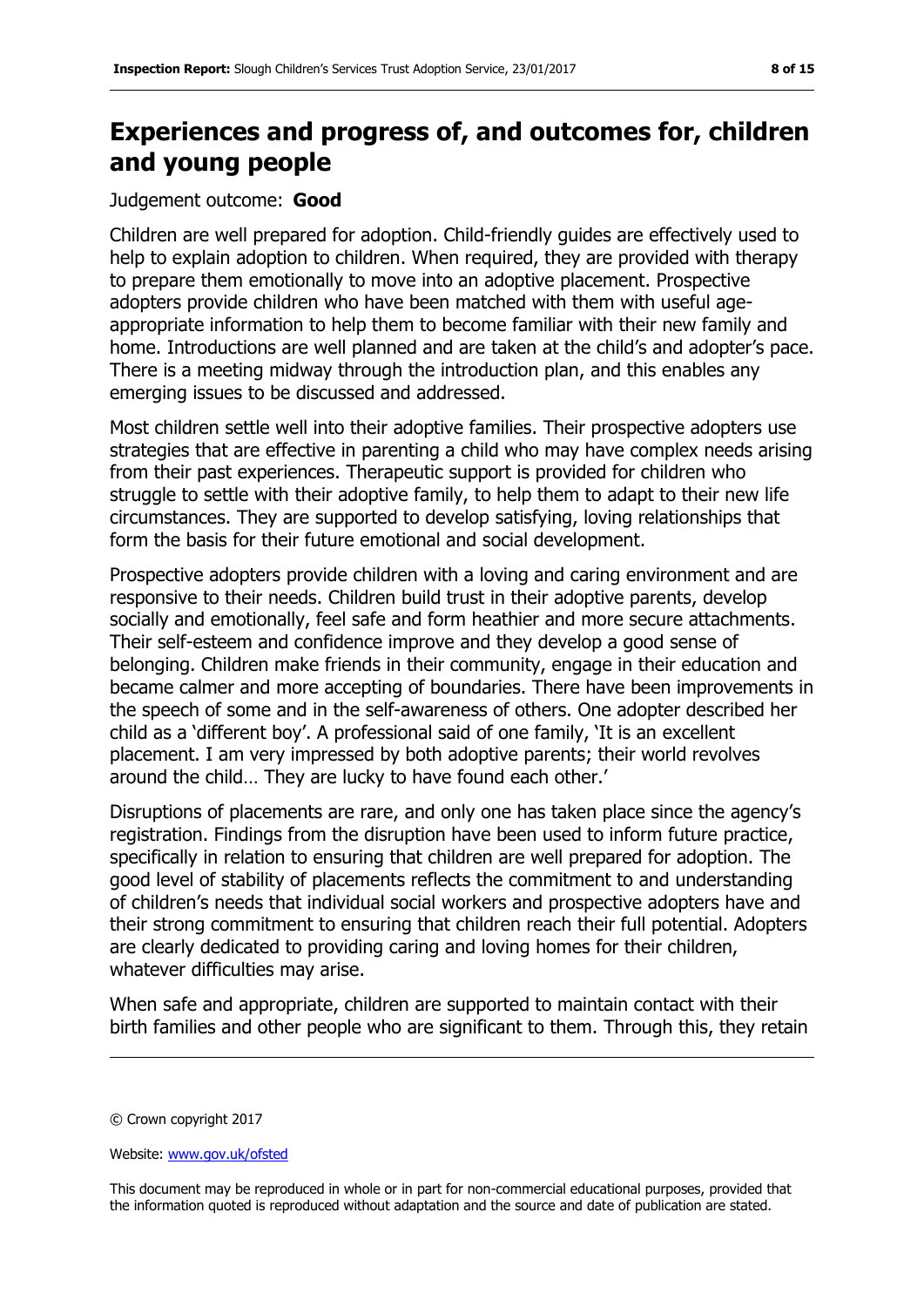a sense of their heritage.

Adopted adults are supported well to understand their histories and to make contact with their birth family members when possible and safe to do so.

The support to birth parents helps them to begin to come to terms with their situation, and they are well supported to take part in letterbox contact so that they can maintain a connection to their child.

# **Quality of service**

Judgement outcome: **Requires improvement**

There was a shortfall found in the accuracy of two children's permanence reports and case records from the cases sampled. For example, there was incorrect or missing information about the birth names of two children. Although these reports and the case records are not initially the responsibility of the adoption team, at the point of a placement order having been granted these children were allocated a worker in the adoption team. The reports and other information on the files had not been corrected immediately the errors were identified.

Visits are carried out to families after placement. The agency ensures that statutory visits are made to children at the correct frequency, but some of these are combined with support visits to the adults. On one occasion, a statutory review took place at the same time. This presents a risk that the opportunities that prospective adopters have to discuss issues they may wish to raise are compromised. However, generally, people feel well supported in the early stages of placement, and children settle well with their new families.

The agency has recently invested in improving access to post-adoption support. A dedicated post-adoption support worker has been appointed to work through the backlog of cases that need review. In her short time in post, the worker has achieved improvement in the timeliness of services to support adoptive families that are under pressure.

However, there is a lack of structure to the work that commissioned services carry out. For example:

- $\blacksquare$  there is not full information about the commissioning arrangement for each piece of work and no written agreements
- $\blacksquare$  there is a lack of clarity about the decision-making about why a specific course of action has been taken

© Crown copyright 2017

Website: www.gov.uk/ofsted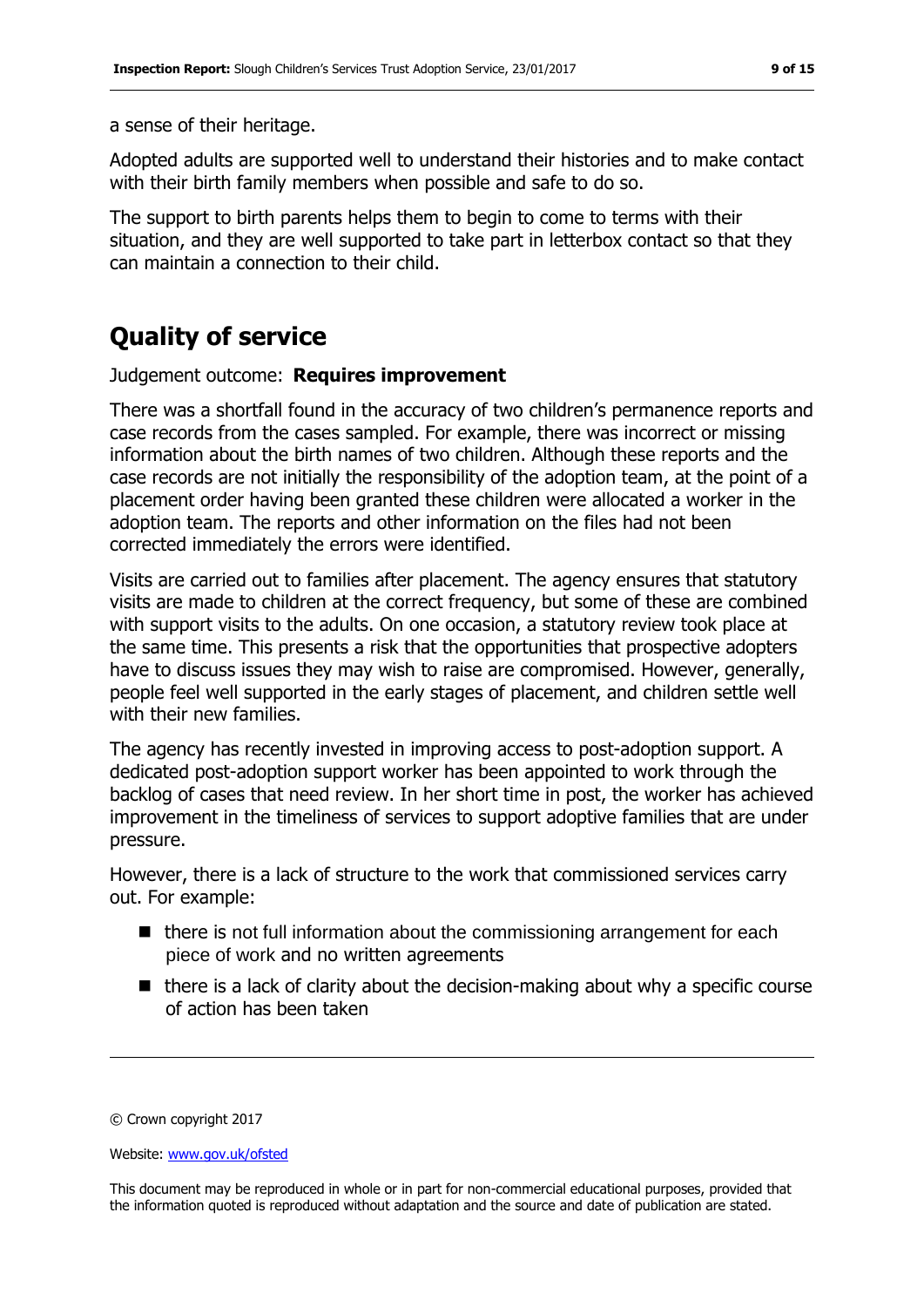- $\blacksquare$  there are no clear aims and objectives of the work
- $\blacksquare$  there is no formal evaluation of the work by the agency or the family.

In one case, it was noted that, while it was clear that adoption was a significant contributor to the difficulties, a family was experiencing a person who was not registered with Ofsted to provide adoption support services but had been commissioned to work with the family. The agency had failed to carry out its own checks as to the provider's suitability and had not taken responsibility for supervision of their work.

Good, clear written and verbal information is provided to enquirers. They feel valued and welcomed by the agency, are treated with sensitivity and feel that discussions about adoption help them to make an informed decision about whether adoption is right for them.

Prospective adopters feel that the preparation courses are informative, well organised and interactive. They gain useful information about adoption and the needs of the children. They develop an understanding about how abuse and trauma impact on children's behaviour and what that may mean for them as a family.

The assessment process is thorough and generally carried out in a timely way. Assessments are analytical and provide a good view of the applicants' parenting capacity. Second opinion visits are carried out routinely, and these provide an additional layer of quality assurance.

The panel process is thorough, and panel provides appropriate challenge to the agency when required. Prospective adopters are prepared well for their panel attendance by their social worker and said that the panel members help to put them at ease during the hearing. Minutes made of the panel meetings are of a good quality and clearly set out areas for development. This aids the matching process and leads to any training needs being identified and then met. Panel monitoring is effective, and a useful panel report is provided to the agency every six months. These reports are analytical and are used by the agency to develop its practice.

Decision-making is undertaken with due rigour, and decisions made are based on careful consideration of all available information. If work is not of an adequate standard, the decision-maker pursues this until she is satisfied that shortfalls have been addressed.

Family finding is of a good quality and undertaken by social workers who know the prospective adopters well. Prospective adopters said that they do not feel pressurised into considering taking children whose needs they feel unable to meet. They are confident that their worker knows them well and only puts forward children whose needs they would be likely to be able to meet.

<sup>©</sup> Crown copyright 2017

Website: www.gov.uk/ofsted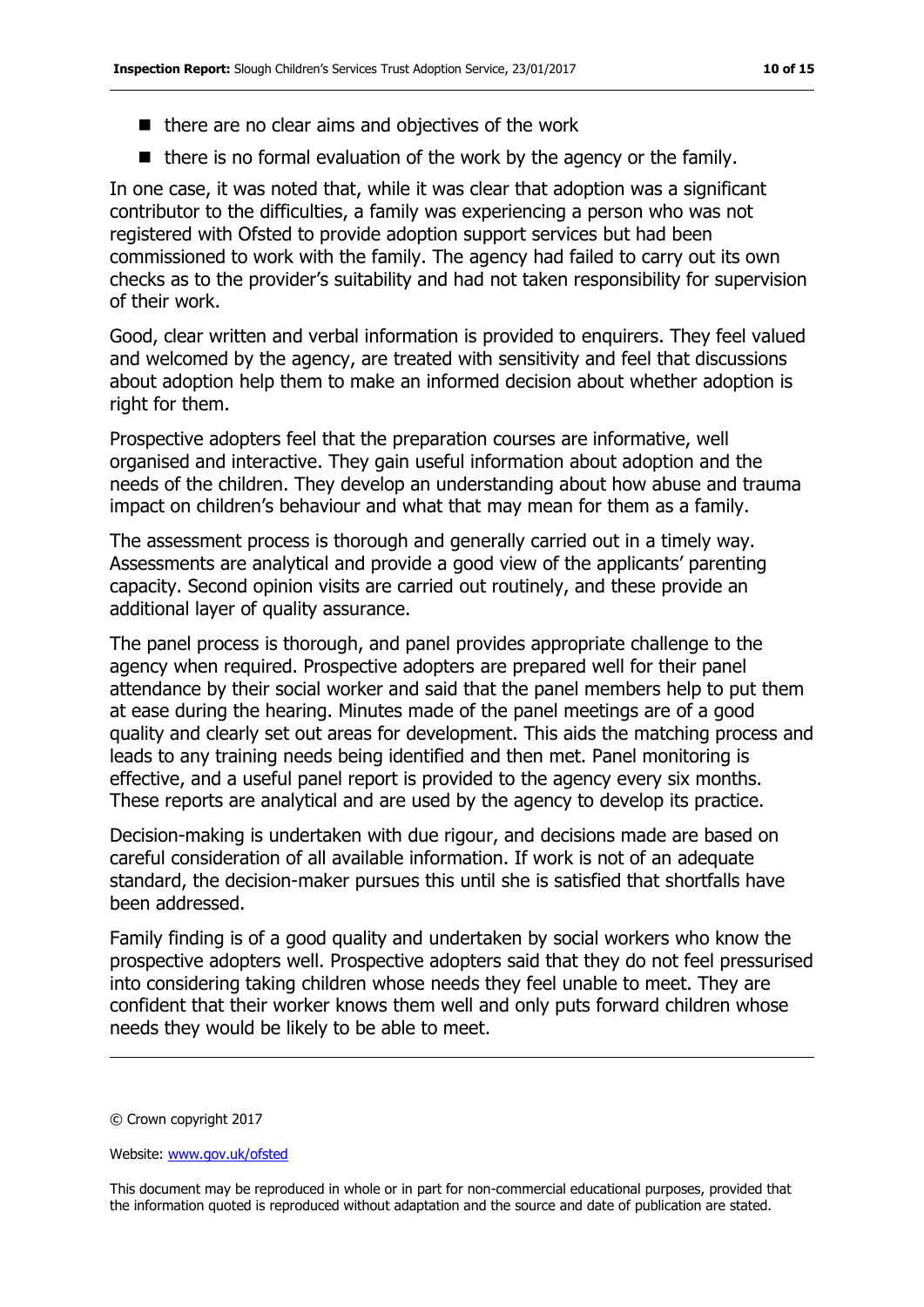Generally, the matching processes are well planned. Child appreciation days provide prospective adopters with first-hand information about the child from professionals who have worked with them and others who have known them. Children's needs in relation to education are supported by an extremely knowledgeable and committed virtual school headteacher, and this ensures that adopted children's educational attainment is promoted. When relevant, prospective adopters meet the medical adviser and other medical professionals to ensure that they know and understand their child's health needs.

The agency has a partnership with a user-led Department for Education-funded scheme to deliver adoption support services, Cornerstone. Through this partnership and the agency's own resources, there is good support to children and their adoptive parents, pre and early post placement. Through this support, adopters build confidence in their abilities and develop their parenting skills, and this helps to achieve placement stability.

There is a backlog of life-story books and later-in-life letters that the agency inherited from the council. All children placed since the Trust has taken over have been provided with this important information, and a dedicated worker is clearing the backlog.

Prospective adopters and birth parents are supported to meet each other and share information about the child. This is useful to prospective adopters, because they receive first-hand information about the child, and it is supportive for birth parents, because they are reassured about who their children will be living with. In the future, children will know that their parents have met. One adopter said of the support during the meeting, 'I can't praise them [the workers] highly enough.'

Contact for children with their birth families is carried out by a commissioned service. All parties are well supported. For example, they are helped to write the letter to ensure that the content is appropriate. They are also supported to make sure that the exchange takes place at the correct time.

Annual reviews take place for adopters when they have been approved for a year but have no child placed with them. Although some of these had been out of timescales, the agency recognised this and addressed it.

The service to adopted adults and their birth relatives is carried out by a suitably trained and experienced social worker who is able to respond promptly to requests. There is good, informative written information for adopted people and their birth relatives, to enable them to understand the process and possible pitfalls and to manage their expectations. Feedback is requested after the provision of any service, so that the agency can learn and amend its practice if necessary.

<sup>©</sup> Crown copyright 2017

Website: www.gov.uk/ofsted

This document may be reproduced in whole or in part for non-commercial educational purposes, provided that the information quoted is reproduced without adaptation and the source and date of publication are stated.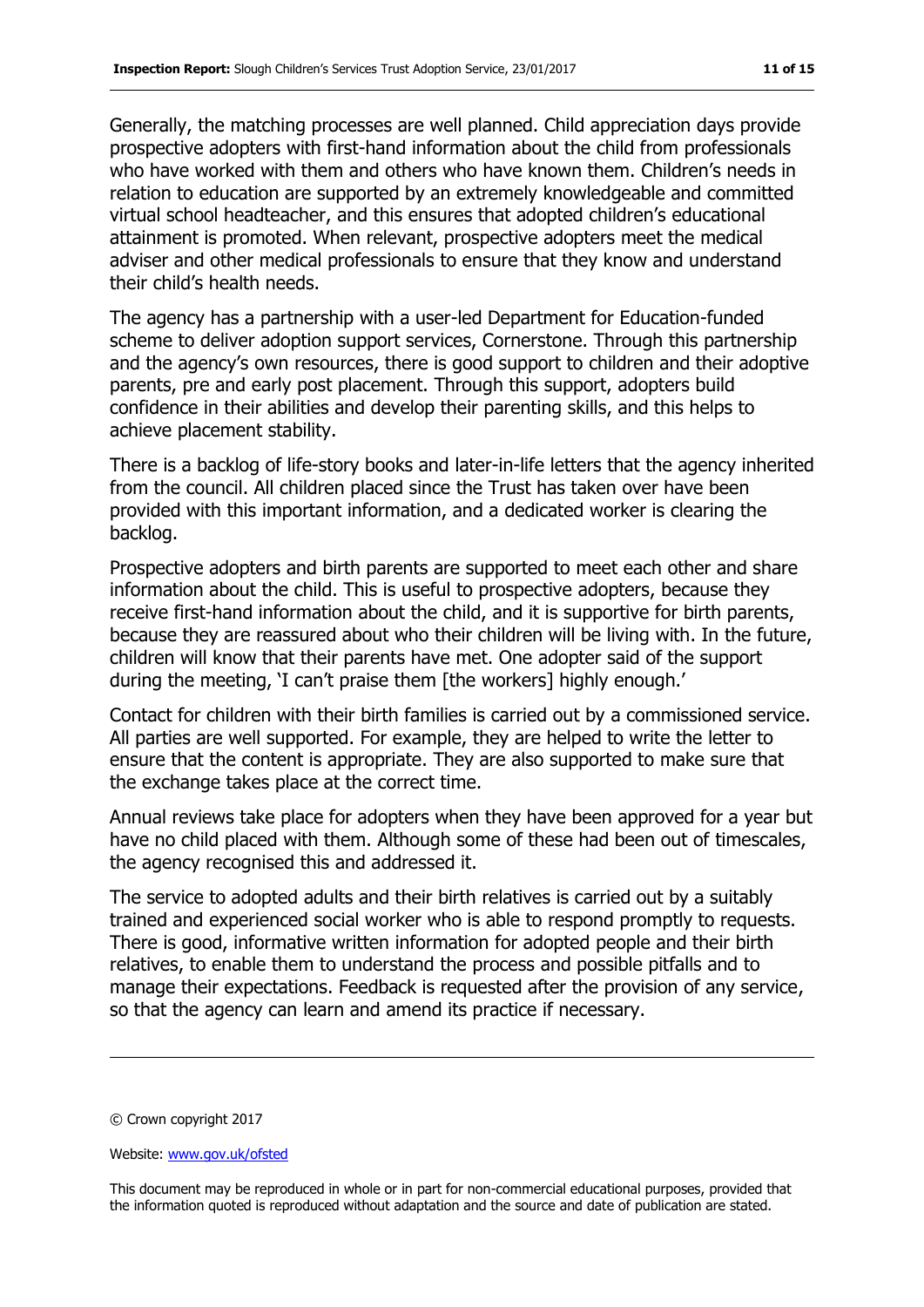## **Safeguarding children and young people**

Judgement outcome: **Requires improvement**

The agency has a strong ethos of safeguarding and ensures that children's well-being is the paramount consideration. Social workers are trained in child protection, including in how to deal with incidents of child sexual exploitation, suspected cases of radicalisation and practices such as female genital mutilation. Their training has provided them with a good understanding about their duty in relation to safeguarding children, the roles of safeguarding professionals and the actions to take should they have a concern about a child. There have been no allegations against, or suspicions of harm by adopters or staff since the agency has been registered.

Adopter recruitment has a strong focus on child protection. Applicants are thoroughly assessed as to their suitability to keep children safe from harm. The training that they receive has led to their having an enhanced understanding about the impact that past abuse and trauma have had on children's functioning and their behaviour. They understand how these complex needs require them to adjust their parenting styles to help and support the child effectively and about the additional risks posed to their child due to their past experiences. Adopters work closely with the agency to help children to begin to take more responsibility for themselves as is appropriate to their age, level of understanding and needs. A professional said, 'They [the adopters] are realistic and understand her needs and the risks to her.'

There is an accessible complaints process for adults and children. There is a low level of complaints and these are investigated appropriately. Children have child-friendly information about how to make a complaint, and adopters are good advocates for their children.

Staff recruitment and vetting are thorough, comply with statutory requirements and, as far as possible, ensure that members of the team are suitable to be working for the agency. It was positive to note that an adopter was involved in the recent recruitment to the manager's post.

However, the agency was unable to evidence that the suitability of all people commissioned to work with children and their adoptive families has been checked.

© Crown copyright 2017

Website: www.gov.uk/ofsted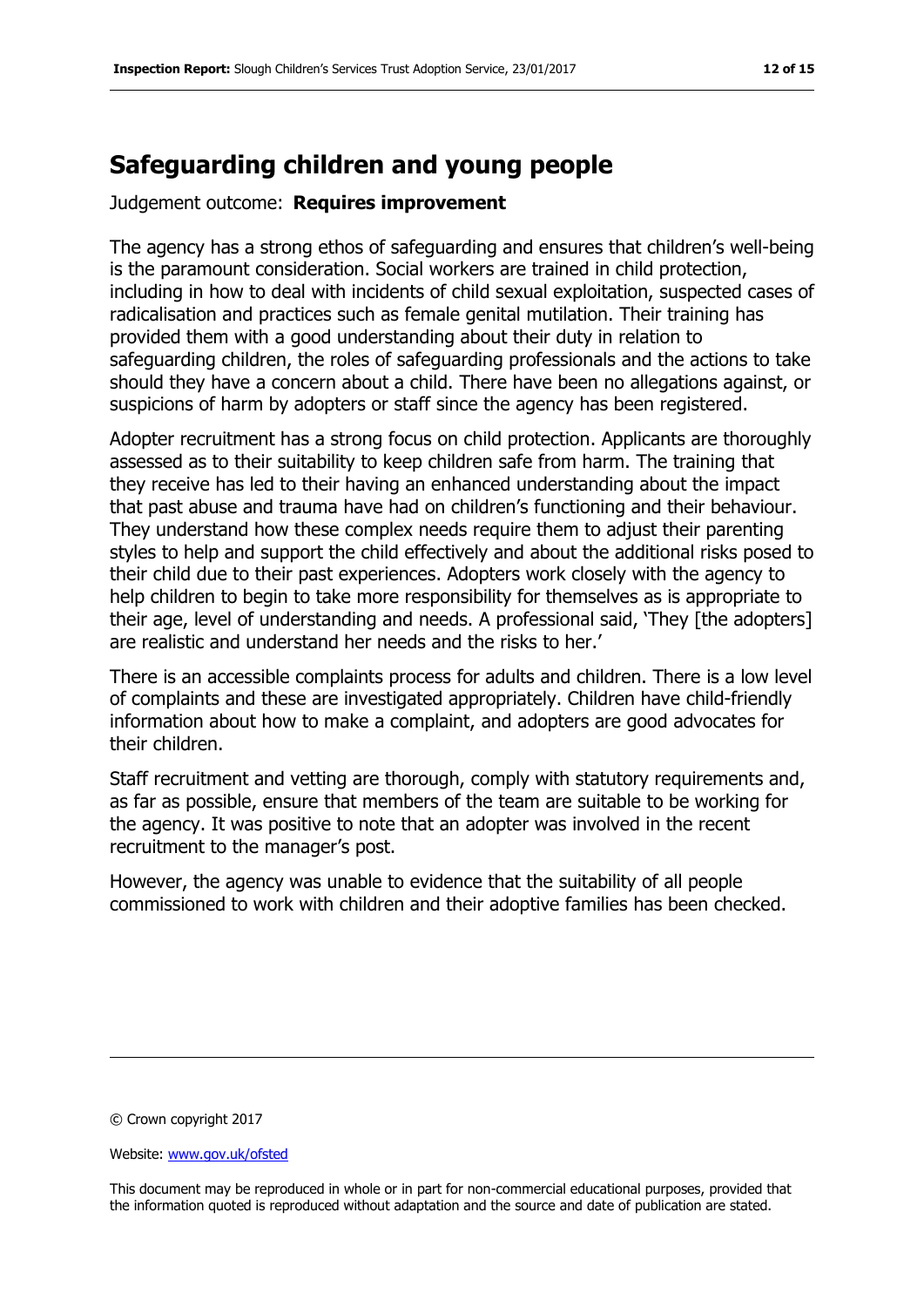# **Leadership and management**

Judgement outcome: **Good**

The leadership and management have a strong commitment to adoption and have high aspirations for the agency. There have been a number of developments since the Trust took over the management of the adoption service, and these are beginning to have a positive impact. For example, there have been improvements in timescales, and strong partnerships have developed with other agencies and professionals. The developments show that the resources are managed effectively and that the leadership and management demonstrate a strong capacity for improvement.

The developments include:

- commissioning the services of Coram, a voluntary adoption agency, to support the journey of improvement
- developing a partnership with Cornerstone to enhance the adoption support services and another local authority to share some of the preparation and support activities
- $\blacksquare$  increasing the involvement of adopters in the development of the agency
- $\blacksquare$  improving the systems for tracking and monitoring timescales
- **E** appointing permanent managers and workers to undertake post-adoption support services, life-story work and later-in-life letters
- $\blacksquare$  improving the timeliness and quality of the decision-making process.

Time is needed to ensure that these improvements embed, are sustained and are built upon.

Due to geographic considerations, the agency does not focus recruitment in its local area. Nonetheless, the recruitment of adopters and family finding for children are successful, and neither prospective adopters nor children are left waiting.

The work of the agency is underpinned by a clear and accessible statement of purpose that sets out the aims and objectives and the services that it provides.

The staff team is relatively new, but it is clear that there is a shared commitment to providing a high quality of service. Staff say that work is 'more focused' and 'streamlined', and they feel that the service is going 'onward and upward'. Staff are appropriately qualified and experienced, and adopters hold them in high esteem. Adopters highlighted that the workers are sensitive towards them, reliable, flexible,

<sup>©</sup> Crown copyright 2017

Website: www.gov.uk/ofsted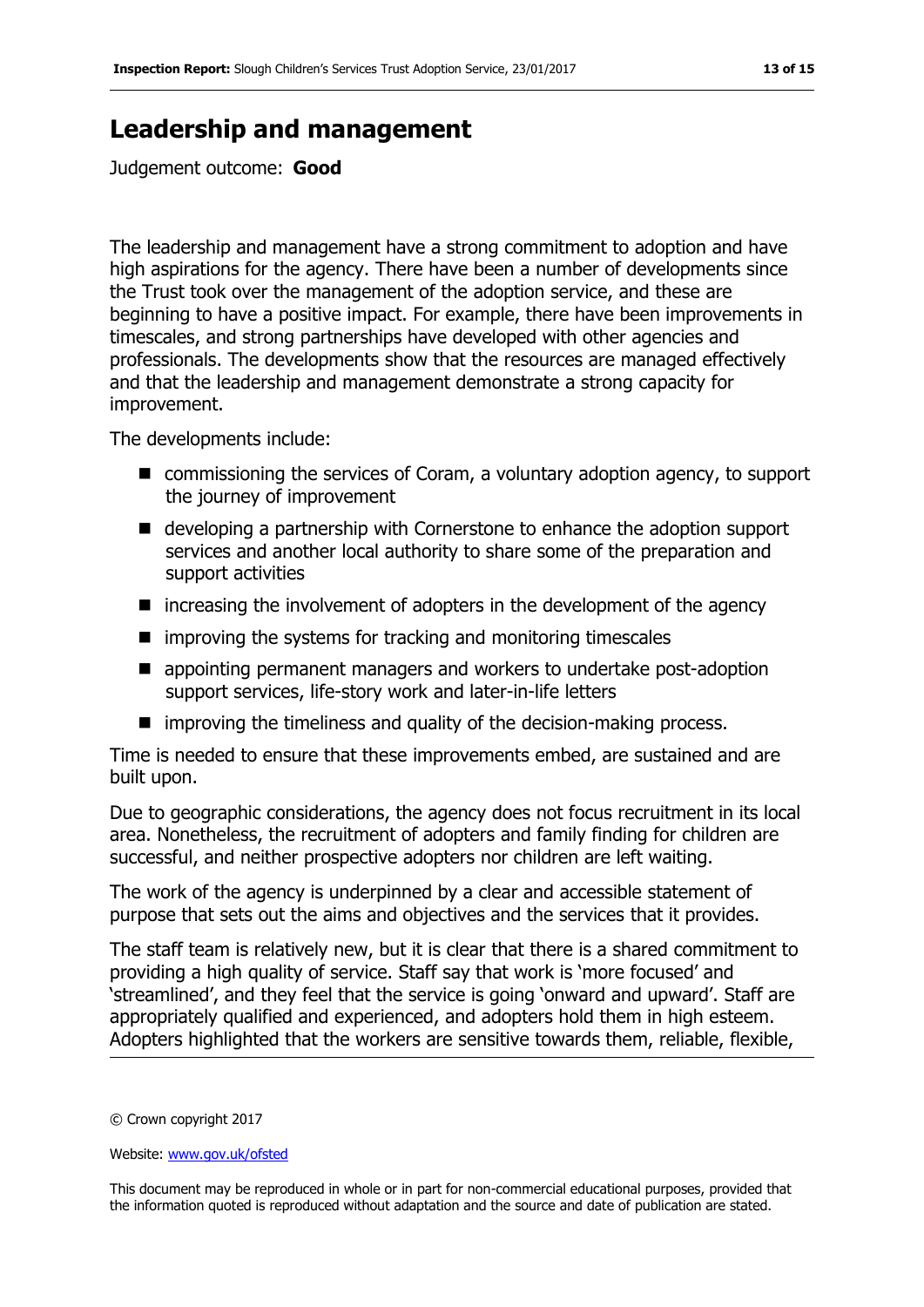accessible and professional. More than one adopter called their social worker 'amazing'.

There is a strong commitment from leaders and managers to ensure that staff are well trained and supported and that staff recognise the value that training and support have in their professional development. Staff said that the leadership and management are supportive and fair and they listen to them. They feel that their opinions matter. There are clear procedures to deal with disciplinary matters that are used effectively when required.

Shortfalls found in record-keeping mean that some records do not provide accurate information or are incomplete. For example, some records are not dated, legal advice sought has not been retained on the adopter's file and the records relating to postadoption support are poor. These shortfalls have not been identified through the audit systems.

© Crown copyright 2017

Website: www.gov.uk/ofsted